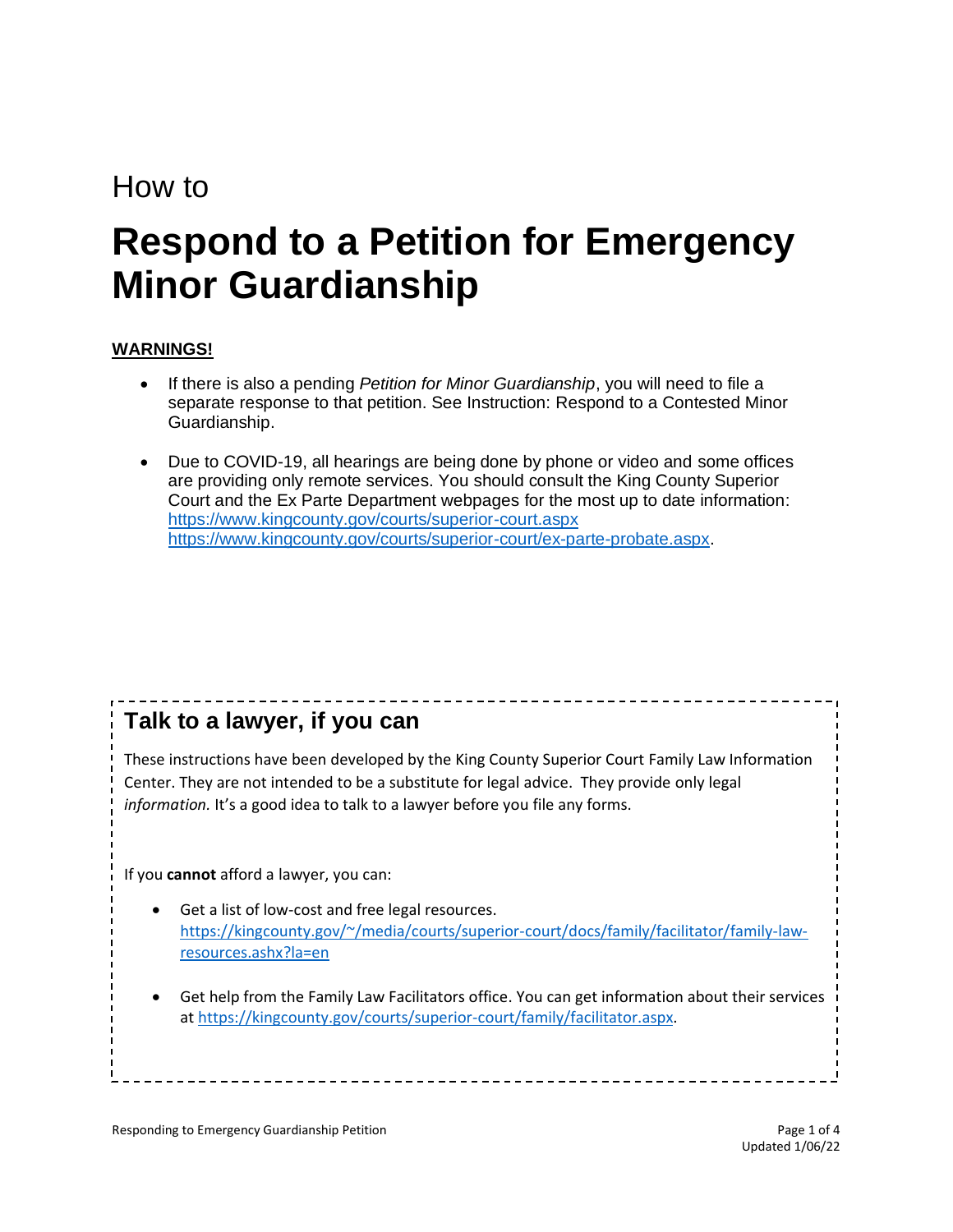## **Step 1: Fill out these forms.**

#### **All of these forms can be downloaded at: [www.courts.wa.gov/forms/](http://www.courts.wa.gov/forms/)**

| <b>Form Name</b>                                    | <b>Form Number</b> | <b>Notes</b>                                                                                    | <b>Completed</b> |
|-----------------------------------------------------|--------------------|-------------------------------------------------------------------------------------------------|------------------|
| <b>Objection to Minor</b><br>Guardianship           | GDN M 301          |                                                                                                 |                  |
| <b>Emergency Minor</b><br><b>Guardianship Order</b> | GDN M 203          | Fill this out the way<br>you would like the<br>Commissioner to<br>decide at the next<br>hearing |                  |
| Declaration of (name):                              | FL All Family 135  | Optional: give to any<br>witness who wants to<br>write a statement.                             |                  |

#### **If there is a request for temporary child support at the next hearing, you need to fill out these forms:**

| <b>Child Support Worksheets</b>                                                                                                                                                                                                       | WSCSS-<br>Worksheets                                           | <b>Online Child Support</b><br>Calculation software<br>is available at:<br>https://fortress.wa.go<br>v/dshs/dcs/SSGen/H<br>ome/QuickEstimator |   |  |  |
|---------------------------------------------------------------------------------------------------------------------------------------------------------------------------------------------------------------------------------------|----------------------------------------------------------------|-----------------------------------------------------------------------------------------------------------------------------------------------|---|--|--|
| <b>Child Support Schedule &amp;</b><br><b>Instructions</b>                                                                                                                                                                            | Use this information to calculate Child<br>Support Worksheets. |                                                                                                                                               |   |  |  |
| <b>Child Support Order</b>                                                                                                                                                                                                            | FL All Family 130                                              | Fill this out the way that<br>you would like the<br>Commissioner to<br>decide                                                                 |   |  |  |
| <b>Financial Declaration of</b>                                                                                                                                                                                                       | FL All Family 131                                              |                                                                                                                                               | П |  |  |
| <b>Sealed Financial Source</b><br><b>Documents</b>                                                                                                                                                                                    | FL All Family 011                                              | Use this coversheet to<br>keep your financial<br>records confidential                                                                         |   |  |  |
| For the court to decide on financial issues, you must provide copies of financial<br>documents, including:<br>Your W-2s and complete personal tax returns for the past 2 years<br>Your most recent pay stubs (at least 6 months)<br>٠ |                                                                |                                                                                                                                               |   |  |  |

- Complete partnership/corporate tax returns for the past 2 years if you have a 5% interest or more
- Statements from all of your banks and financial institutions for the past 6 months

#### **Print this, but do not fill it out yet. You will need it later.**

Responding to Emergency Guardianship Petition **Page 2 of 4** and 2 of 4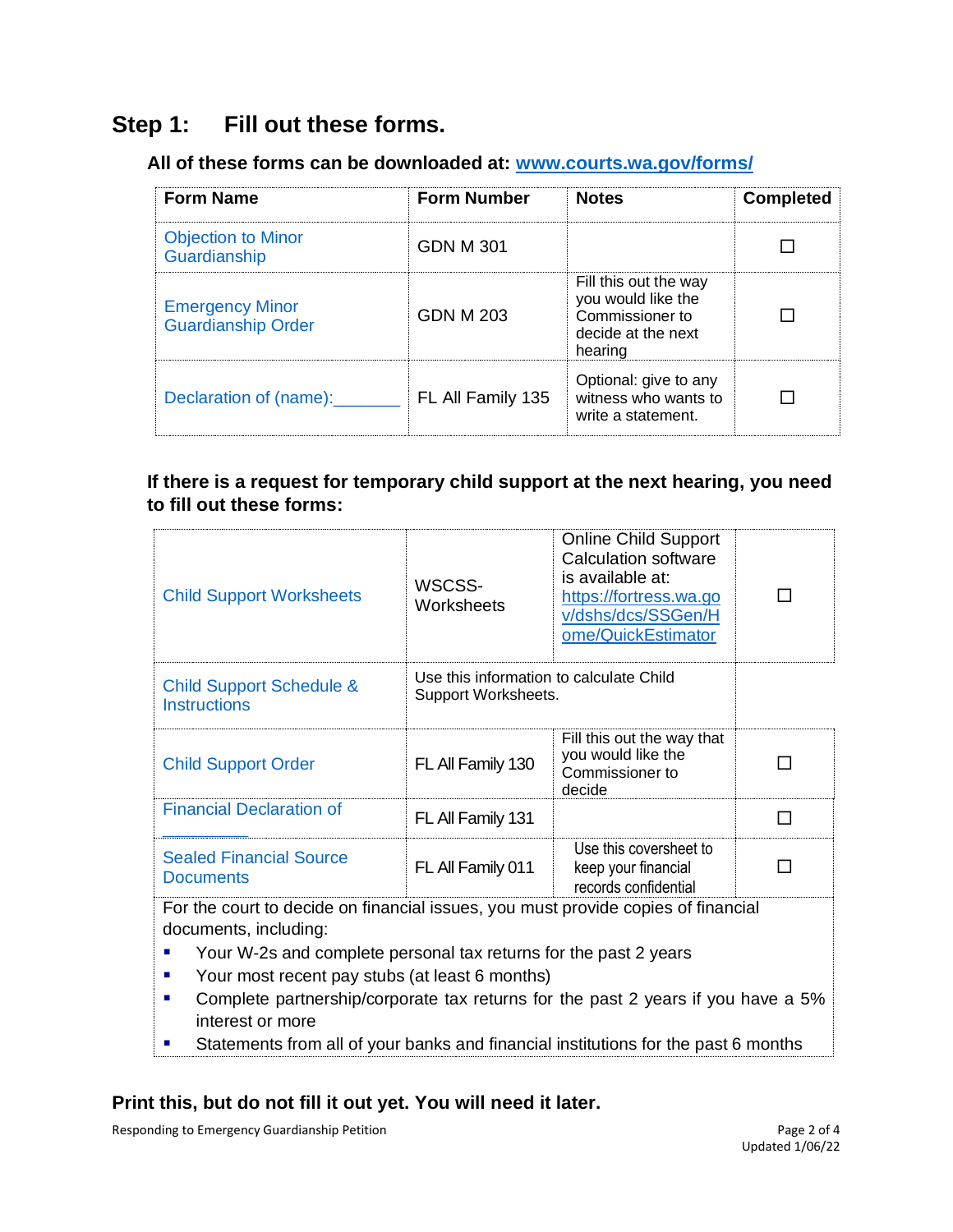| Form Name              | <b>Form Number</b> | : Notes | <b>Completed</b> |
|------------------------|--------------------|---------|------------------|
| Declaration of Service | WPF GDN<br>04.0850 |         |                  |

### **Step 2: Make copies.**

- **Original** set to file with Clerk's Office
- **Copy 1** for your personal records.
- **Other Copies** for each person who needs notice:
	- o Party filing the petition or motion
	- o Proposed guardian
	- o each parent
	- o the child (if 12 or older and the court has not signed an *Order on Motion to Withhold* giving you permission to withhold all documents and evidence after the *Summons, Notice,* and *Petition)*
	- o any person who has the child in his/her custody
	- o any attorney involved.

#### **Step 3: Confirm Attendance.**

At least **two days** before the hearing before the assigned judge, contact the bailiff to confirm that you will be attending. The bailiff's contact information for your assigned judge can be found [here](https://kingcounty.gov/courts/superior-court/directory/judges.aspx) or in the Case Schedule for the Emergency Minor Guardianship, which you should have received from the petitioner.

#### **Step 4: File these forms with the Clerk's Office.**

By **noon the day before the hearing**, file the following documents from Step 1 at the Clerk's Office (room 2C in Kent and E-609 in Seattle), except:

- *Emergency Minor Guardianship Order*
- *Child Support Order* (if necessary).

#### **OR**

You may file these documents electronically through the Clerk's Office E-Filing website at [https://www.kingcounty.gov/courts/clerk/documents/efiling.aspx.](https://www.kingcounty.gov/courts/clerk/documents/efiling.aspx)

## **Step 5: Provide copies to all parties.**

By **noon the day before the hearing,** mail or email all forms from Step 2 to the following parties:

- o Party filing the petition or motion
- o Proposed guardian
- o each parent